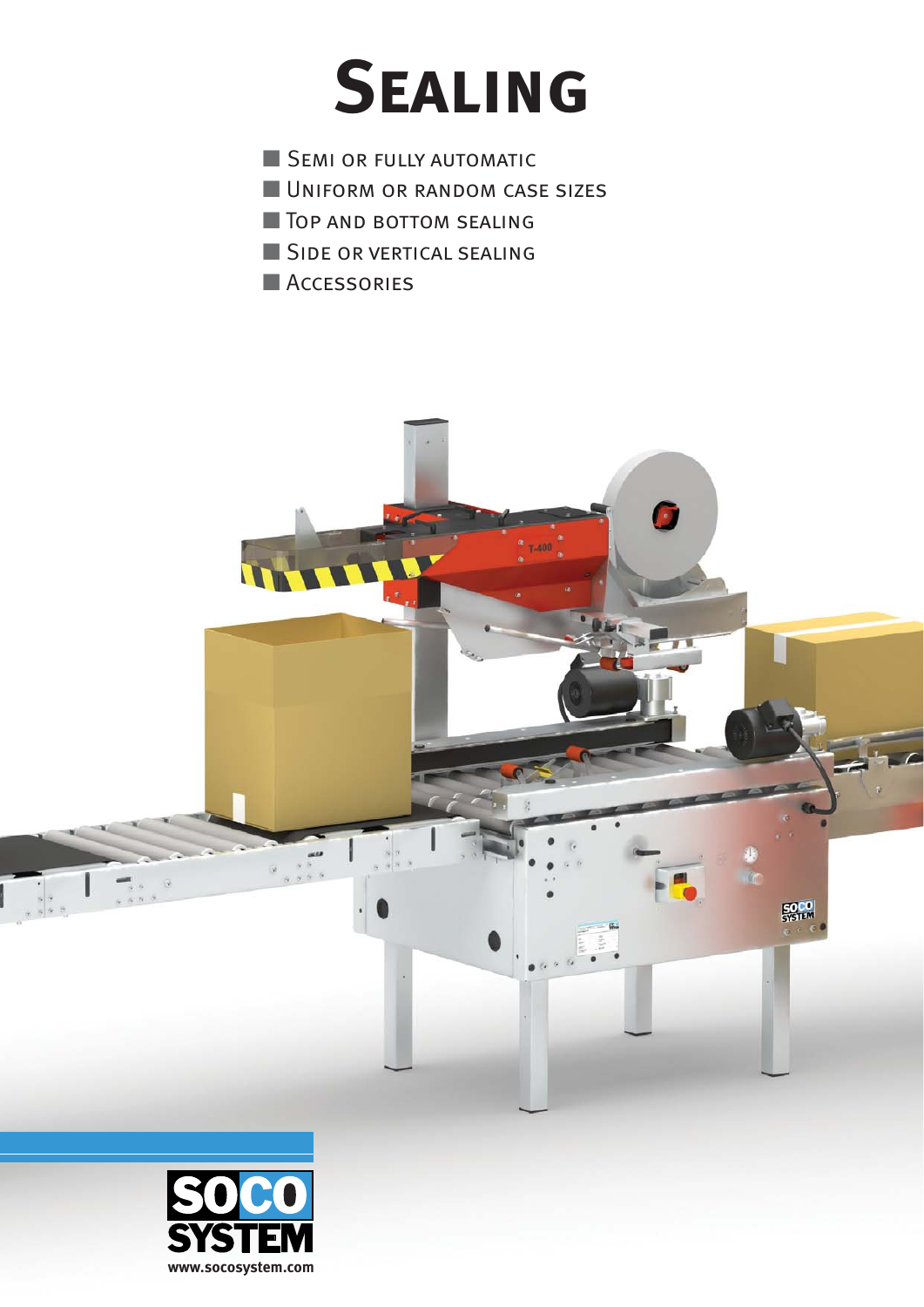## **T-10 case sealer for the hard job**

Top and bottom closure.

Very sturdy case sealer for round-the-clock applications and high requirements.

Also available in stainless steel, e.g. for the food industry were machines are required that are easy to clean and maintain in order to meet the increasing demand for hygiene.

#### **Basic models**

T-10 and T-10 Maxi (see table). Both models are available with extra high pillars. T-10 Maxi is especially suitable in industries where large cases are handled. In its standard version, the T-10 Maxi is fitted with a 3" dispenser with 2 3/4" tape overlap.

- Easy to adjust for different case sizes.
- Easy tape and dispenser replacement.
- Strong and compact design.
- Easy to maintain with low maintenance and spare parts costs.
- Electro-galvanised or stainless steel finish.



| Item no.               |           |
|------------------------|-----------|
| Model                  | Item no.  |
| $T-105-5-7$            | 435646713 |
| $T-105-8-7$            | 435646913 |
| T-10 Maxi 7-5-7        | 435642133 |
| T-10 Maxi 7-8-7        | 435642333 |
| Subject to alteration. |           |

| <b>Specifications</b>          | $T-105-5-7$                                                        | $T-105-8-7$                                | T-10 Maxi 7-5-7                           | T-10 Maxi 7-8-7                            |  |
|--------------------------------|--------------------------------------------------------------------|--------------------------------------------|-------------------------------------------|--------------------------------------------|--|
| Case dimensions*               |                                                                    |                                            |                                           |                                            |  |
| Max. (LxWxH)                   | $\infty$ x 20 1/4" x 19 7/8"                                       | $\infty$ x 20 1/4" x 32"                   | $\infty$ x 28 5/8" x 20 1/2"              | $\infty$ x 28 5/8" x 32"                   |  |
| Min. (LxWxH)                   | 5 1/2" x 3 1/2" x 3 1/8" or 4<br>$3/4$ "**                         | 5 1/2" x 3 1/2" x 3 1/8" or 4<br>$3/4$ "** | 5 1/2" x 5 1/2" x 4 3/8" or<br>$5/78$ "** | 6 1/8" x 5 1/2" x 4 3/8" or 5<br>$7/8$ "** |  |
| Tape overlap                   |                                                                    |                                            |                                           |                                            |  |
| 23/4"                          |                                                                    |                                            |                                           |                                            |  |
| 2"                             | $\circ$                                                            | $\circ$                                    | $\circ$                                   | $\circ$                                    |  |
| Tape width                     |                                                                    |                                            |                                           |                                            |  |
| $1" - 1/4"$                    | $\circ$                                                            | $\circ$                                    | $\circ$                                   | $\circ$                                    |  |
| $11/2" - 2"$                   |                                                                    |                                            | $\circ$                                   | $\circ$                                    |  |
| $2" - 25/8"$                   | $\circ$                                                            | $\circlearrowright$                        |                                           |                                            |  |
| Side drives                    |                                                                    |                                            |                                           |                                            |  |
| 2"                             |                                                                    |                                            | $\circ$                                   | $\circ$                                    |  |
| 31/8"                          | $\circ$                                                            | $\circ$                                    |                                           |                                            |  |
| Working height max./min.       |                                                                    |                                            |                                           |                                            |  |
| $361/2" - 321/2"$              | $\circ$                                                            | $\circ$                                    | $\circ$                                   | $\circ$                                    |  |
| $321/2" - 281/2"$              | $\circ$                                                            | $\circlearrowright$                        | $\circ$                                   | $\circ$                                    |  |
| $281/2" - 241/2"$              | 0                                                                  | $\bullet$                                  |                                           |                                            |  |
| $241/2" - 201/2"$              | $\circ$                                                            | $\circ$                                    | $\circ$                                   | $\circ$                                    |  |
| $201/2" - 165/8"$              | $\circ$                                                            | $\circ$                                    | $\circ$                                   | $\circ$                                    |  |
| Weight                         | 363 lbs                                                            | 363 lbs                                    | 374 lbs                                   | 374 lbs                                    |  |
| Capacity*                      | Max. 30/ min.                                                      |                                            |                                           |                                            |  |
| <b>Electric specifications</b> | 1 x 110/120 V, 60 Hz. Other specifications available upon request. |                                            |                                           |                                            |  |
| Tape diameter                  | Max. 15 1/4"                                                       |                                            |                                           |                                            |  |
|                                |                                                                    |                                            |                                           |                                            |  |

● Standard ○ Optional \* Depending on the construction and quality of the case. \*\*Without or with side pressure rollers. All measures are in inches. Subject to alteration.

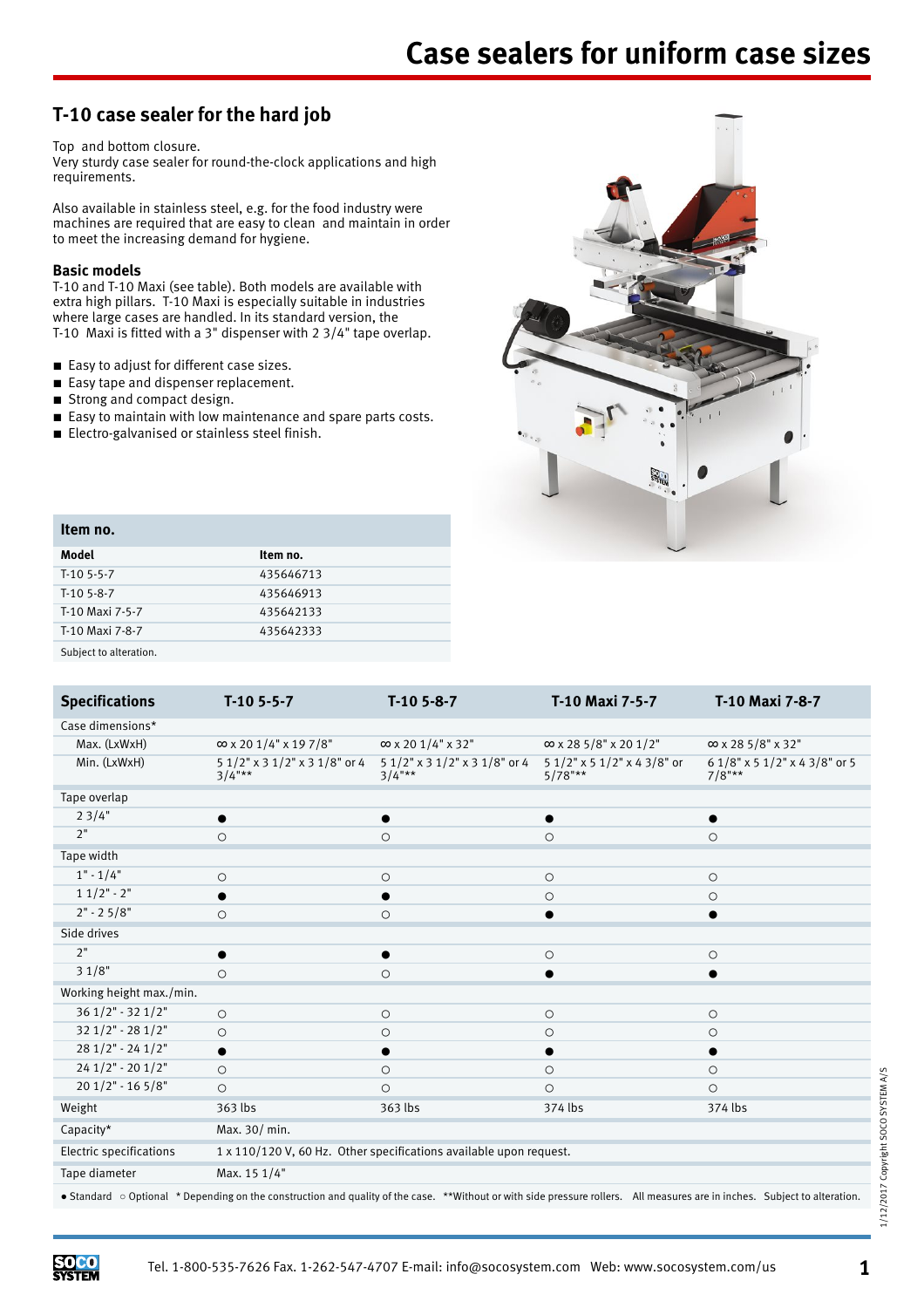## **Case sealers for uniform case sizes**



*Easy and quick height adjustment.*

*High quality tape dispensers. Efficient side drives easy to*



*adjust to relevant case size.*



*Raised side drives for high cases.*



- 3-flap-folder for case sealers T-10 and T-100  $\blacktriangleright$
- For case sealers where boxes come from the right-hand side
- Spare parts for tape dispensers
- Braked castors



**T-10 with stamp coder** Various coding equipment is available for the T-10 series: side, top and bottom coders. (Kirk Food A/S)

### **Machine dimensions**





#### T-10 Maxi 7-5-7 / 7-8-7



Measures are in inches and (mm). A= working height. Subject to alteration.